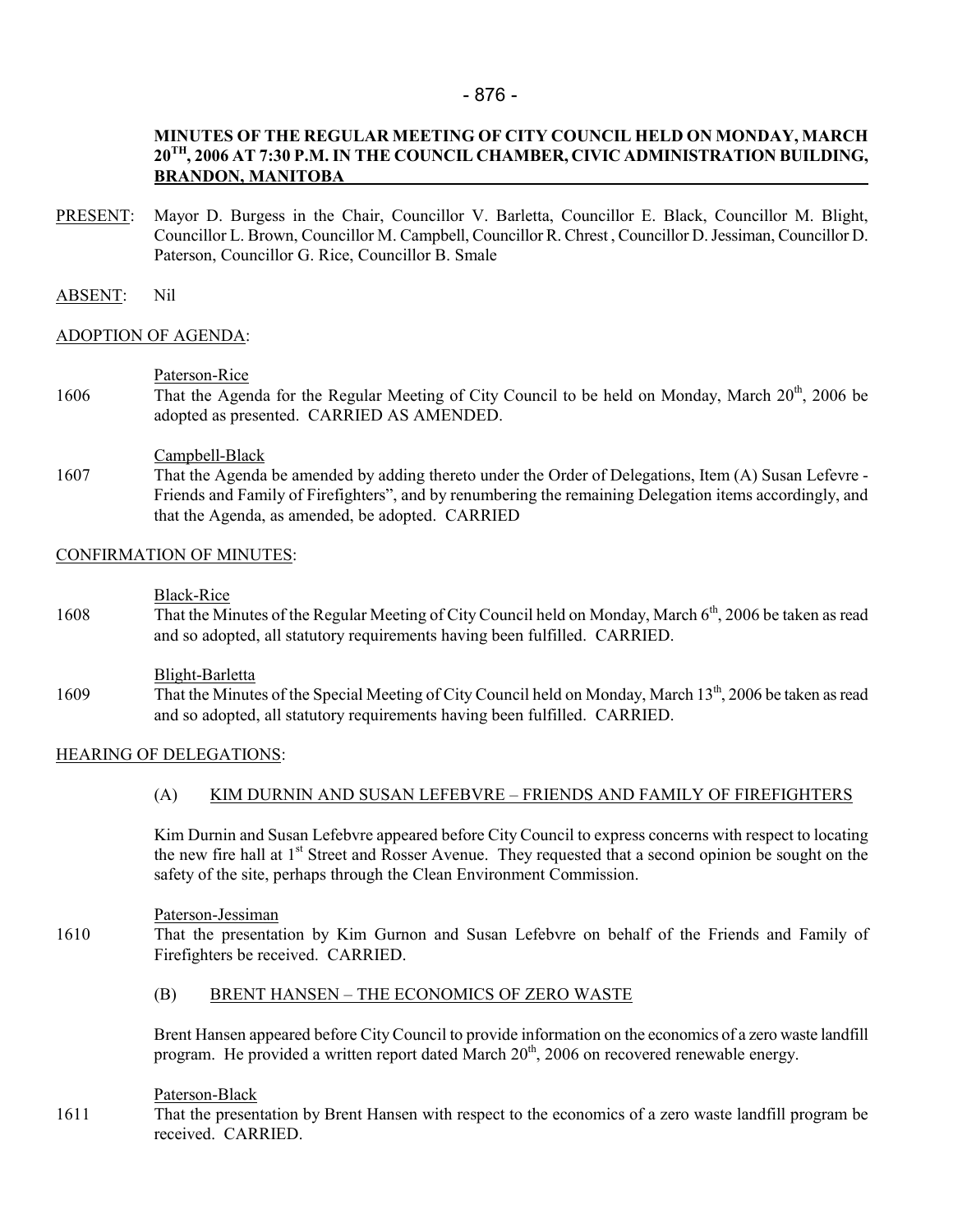# (C) BERNIE CHRISP – UPDATE ON SPECIAL OLYMPICS CANADA 2006 SUMMER GAMES

Bernie Chrisp, Chair of the Special Olympics Canada 2006 Summer Games appeared before City Council to provide an update on the Games and to request free transit for participants and volunteers during the Games.

It was noted that this item would be dealt with further under the Order of General Business.

Brown-Rice

1612 That the presentation by Bernie Chrisp with respect to an update on the Special Olympics Canada 2006 Summer Games and the request for free transit for participants and volunteers be received. CARRIED.

# (D) DAVID LANE AND LINCOLN POULIN – POULIN'S PEST CONTROL

David Lane and Lincoln Poulin from Poulin's Pest Control appeared before City Council to provide input on the proposed Pesticide By-law, specifically regarding the areas outlined where pesticides would not be used such as school yards and nursing homes and the time required to obtain special permits for the control of pests, including wasps and ants. They concluded their presentation by stating that they were supportive of the by-law as a whole, with consideration being given to the above.

It was noted that this item would be dealt with further under the Order of By-laws.

# Rice-Black

1613 That the presentation by David Lane and Lincoln Poulin with respect to the proposed Pesticide By-law be received. CARRIED.

# (E) MARION ROBINSONG – PROPOSED PESTICIDE BY-LAW

Marion Robinsong appeared before City Council to support the proposed Pesticide By-law however she proposed an amendment to section 8(d), whereby a written request by an owner or tenant of property to include the subject property on the registry for the pesticide restriction areas, without the requirement for a physician's declaration, would be sufficient to include the property on the subject registry. She requested that Council consider the proposed amendment prior to second reading later in the evening.

### Black-Paterson

1614 That the presentation by Marion Robinsong with respect to the proposed Pesticide By-law be received. CARRIED.

# (F) GLEN KRUCK – PROPOSED PESTICIDE BY-LAW

Glen Kruck, Regional Manager for the Canadian Mental Health Association, appeared before City Council with respect to the Pesticide By-law. He supported the by-law, in particular the non-use of pesticides in public areas. He did express concern on having to obtain a physician's letter to support having a property on the registry for the pesticide restriction area, given the difficulty in obtaining same. He also addressed concerns with respect to the City and/or Province spraying without providing adequate notification. He suggested proper training for all pesticide crews, minimizing exposure to public i.e. avoiding times when students travel to and from school and a proper notification prior, during and after spraying by the City and/or Province.

# Rice-Barletta

1615 That the presentation by Glen Kruck with respect to the proposed Pesticide By-law be received. CARRIED.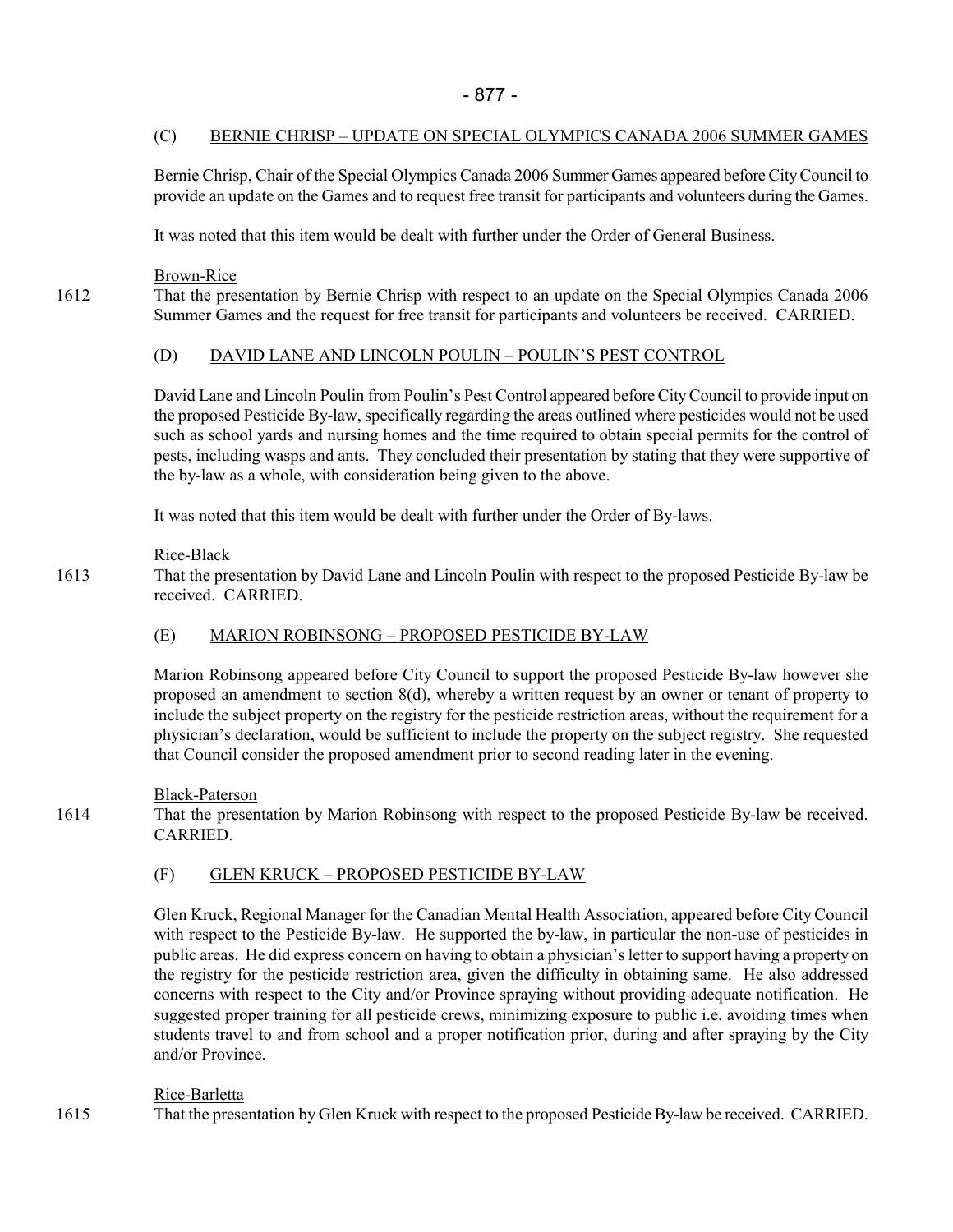## (G) MARK FAWCETT – DOWNTOWN BUSINESS IMPROVEMENT AREA

Councillor Paterson declared a conflict of interest for this and the following two items of business and left the Council Chamber without any further discussion.

Mark Fawcett, Chair of the Downtown Business Improvement Area, appeared before City Council to present feedback from downtown businesses on whether or not it was necessary to form a merchant's association for the downtown area.

It was noted that this item would be dealt with further under the Order of By-laws.

## Chrest-Blight

1616 That the presentation by Mark Fawcett with respect to the Downtown Business Improvement Area be received. CARRIED.

## (H) JIM FARTHING – DOWNTOWN BUSINESS IMPROVEMENT AREA

Jim Farthing, owner of A Wing and A Prayer, appeared before City Council to provide information on how a new business improvement area should be organized. He stated that a merchant's association to support its members and build the community, by supporting each other, was required. He suggested a "cooling off" period until after the municipal election in 2006.

### Barletta-Brown

1617 That the presentation by Jim Farthing with respect to the Downtown Business Improvement Area be received. CARRIED.

# (I) PAM FISHER – DOWNTOWN BUSINESS IMPROVEMENT AREA

Pam Fisher appeared on behalf of herself and her husband before City Council to provide alternatives for a downtown improvement area. She stated that a fresh start, with new people, for a new downtown was needed. She suggested a membership format similar to the Chamber of Commerce or Brandon First. She also suggested the formation of a committee to review and have input into development opportunities in the downtown area.

### Barletta-Black

1618 That the presentation by Pam and Steve Fisher with respect to the Downtown Business Improvement Area be received. CARRIED.

Following the above motions being voted on, Councillor Paterson re-entered the Council Chamber.

His Worship the Mayor called a 10 minute recess whereby the meeting reconvened at 11:00 p.m.

### PUBLIC HEARINGS:

# (A) CONDITIONAL USE – 706 LORNE AVENUE (MAYALL O/B/O HARVEY)

City Council sat to receive representation on the above noted matter.

Judith Mayall appeared on behalf of the owners, Stephanie and Robert Harvey in support of the application and to answer any questions. She stated that the purpose of the application was to allow for special needs housing for the Teen Challenge home in the existing building.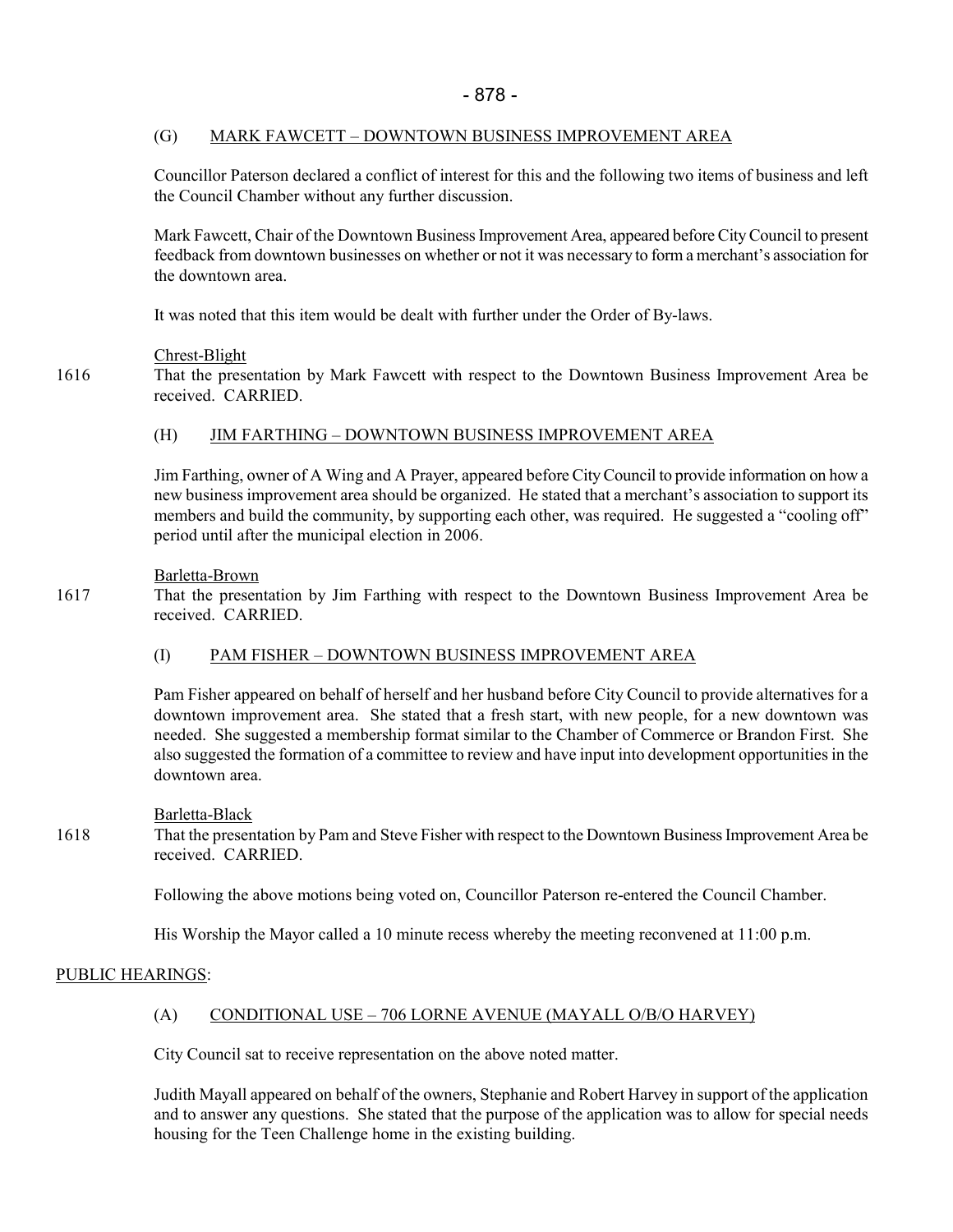Kimberly Jaskow,  $335 - 8$ <sup>th</sup> Street, appeared in opposition to the application. She voiced concerns given the difficulties the residents of Teen Challenge had already faced, in the selection of the proposed site in the vicinity of the Beaubier Hotel and the cliental the hotel served.

Robert Halter, 706 Lorne Avenue, appeared in support of the application. He stated the property was already operating as a boarding home and noted that the proposed program would be a step in the right direction and an improvement to the community.

Trina Hayter, 707 Lorne Avenue, (Villa Louise) appeared in opposition to the application. She indicated that the area was mainly residential, with numerous historical homes. She noted concerns with respect to the loss of character, safety and the residential feel of the neighbourhood if such a use was permitted. She presented a 19 name petition in opposition to the application.

Bev Powell, real estate agent, appeared in support of the application. She suggested that the supervised program being proposed would increase the value of surrounding properties, not decrease same.

Pastor Jim Davis appeared in support of the application. He reported that he had been involved with the program for over 15 years and spoke to the positive effects the program had on its participants.

Lisa Halter,  $722 - 7<sup>th</sup>$  Street, appeared in support of the application. She stated that the strict supervision and positive influence the program would foster would improve the neighbourhood. She also noted that the establishment of a Teen Challenge home would improve the parking situation on the street, as its participants in most cases did not own vehicles.

No further written or verbal representation was put forward either in support of or in opposition to this application.

#### Barletta-Brown

1619 That the Public Hearing for the conditional use application by Judith Mayall on behalf of Stephanie and Robert Harvey for 706 Lorne Avenue be concluded. CARRIED.

#### Barletta-Rice

1620 That the conditional use application by Judith Mayall on behalf of Stephanie and Robert Harvey to allow for special needs housing for 9 persons at 706 Lorne Avenue (Part of Lot 8, Lots 9/10, Block 28, Plan 2 BLTO) be approved subject to the special needs residents receiving a clean criminal records check with respect to sexual offences and 24 hour supervision being provided. CARRIED.

### (B) VARIATION – 329 BRAECREST DRIVE (HLADKY O/B/O 4847165 MANITOBA LTD.)

City Council sat to receive representation on the above noted matter.

Ted Hladky appeared before City Council on behalf of the owners in support of the application and to answer any questions. He stated that the purpose of the application was to allow for the construction of garages for the condominium units on the site.

No further written or verbal representation was put forward either in support of or in opposition to this application.

### Paterson-Smale

1621 That the Public Hearing for the variation application by Ted Hladky on behalf of 4847165 Manitoba Ltd. for 329 Braecrest Drive be concluded. CARRIED.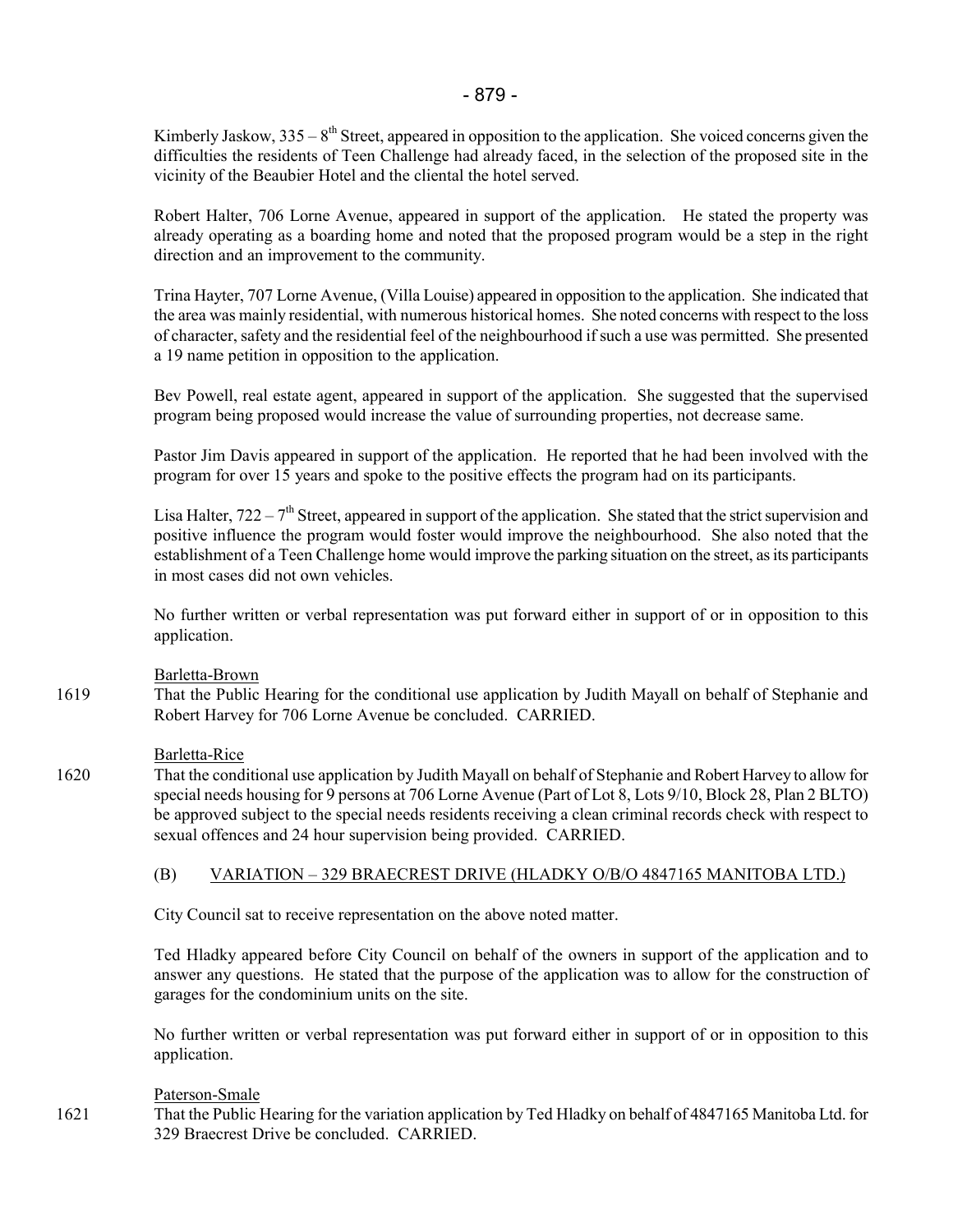## Paterson-Brown

1622 That the variation application by Ted Hladky on behalf of 4847165 Manitoba Ltd. to reduce the required separation between principal and accessory buildings from 2.4m (7.88') to 1.2m (3.94') at 329 Braecrest Drive (Lots 1/3 and the Ely 10' of Lot 4, Block 2, Plan 848 BLTO) to allow for the construction of garages be approved whereby such approval is hereby granted in accordance with the intent of the application dated February 15<sup>th</sup>, 2006, the letter of intent dated February 13<sup>th</sup>, 2006 and the attached drawing. CARRIED.

### (C) BY-LAW NO. 6812 TO CLOSE AND CONVEY THE PUBLIC RESERVE IN PLAN 25746 (60 WATERLOO CRESCENT) TO ADJACENT PROPERTY OWNERS

His Worship the Mayor declared a conflict of interest and left the Council Chamber without any further discussion.

City Council sat to receive representation on the above noted matter.

No one appeared either in support of or in opposition to the application.

It was noted that this item would be dealt with further under the Order of By-laws.

### Blight-Jessiman

1623 That the Public Hearing with respect to By-law No. 6812 to close and convey the Public Reserve in Plan 25746 located at 60 Waterloo Crescent to the adjacent property owners be concluded. CARRIED.

Following the above motion being voted on, His Worship the Mayor re-entered the Council Chamber.

## (D) BY-LAW NO. 6816 TO CLOSE AND CONVEY THE NORTH/SOUTH LANE IN PLAN 848 AND 925, NORTH OF CENTRE AVENUE BETWEEN 1<sup>ST</sup> STREET NORTH AND WHITE SWAN STREET (CITY OF BRANDON)

City Council sat to receive representation on the above noted matter.

The General Manager of Development Services stated that while the application was being made by the City of Brandon, the request for closure and conveyance of the land had come from the owners of the North Hill IGA property.

No further written or verbal representation was put forward either in support of or in opposition to this application.

It was noted that this item would be dealt with further under the Order of By-laws.

### Paterson-Barletta

1624 That the Public Hearing with respect to By-law No. 6816 to close and convey the North/South lane in Plan 848 and 925, north of Centre Avenue between 1<sup>st</sup> Street North and White Swan Street be concluded. CARRIED.

> (E) BY-LAW NO. 6813 TO REZONE PROPERTY LOCATED AT 1665 PATRICIA AVENUE FROM PR PARKS AND RECREATION ZONE AND DR DEVELOPMENT RESERVE ZONE TO RMD RESIDENTIAL MODERATE DENSITY MULTIPLE FAMILY ZONE AND FROM DR DEVELOPMENT RESERVE ZONE TO RHD RESIDENTIAL HIGH DENSITY MULTIPLE FAMILY ZONE (CITY OF BRANDON)

City Council sat to receive representation on the above noted matter.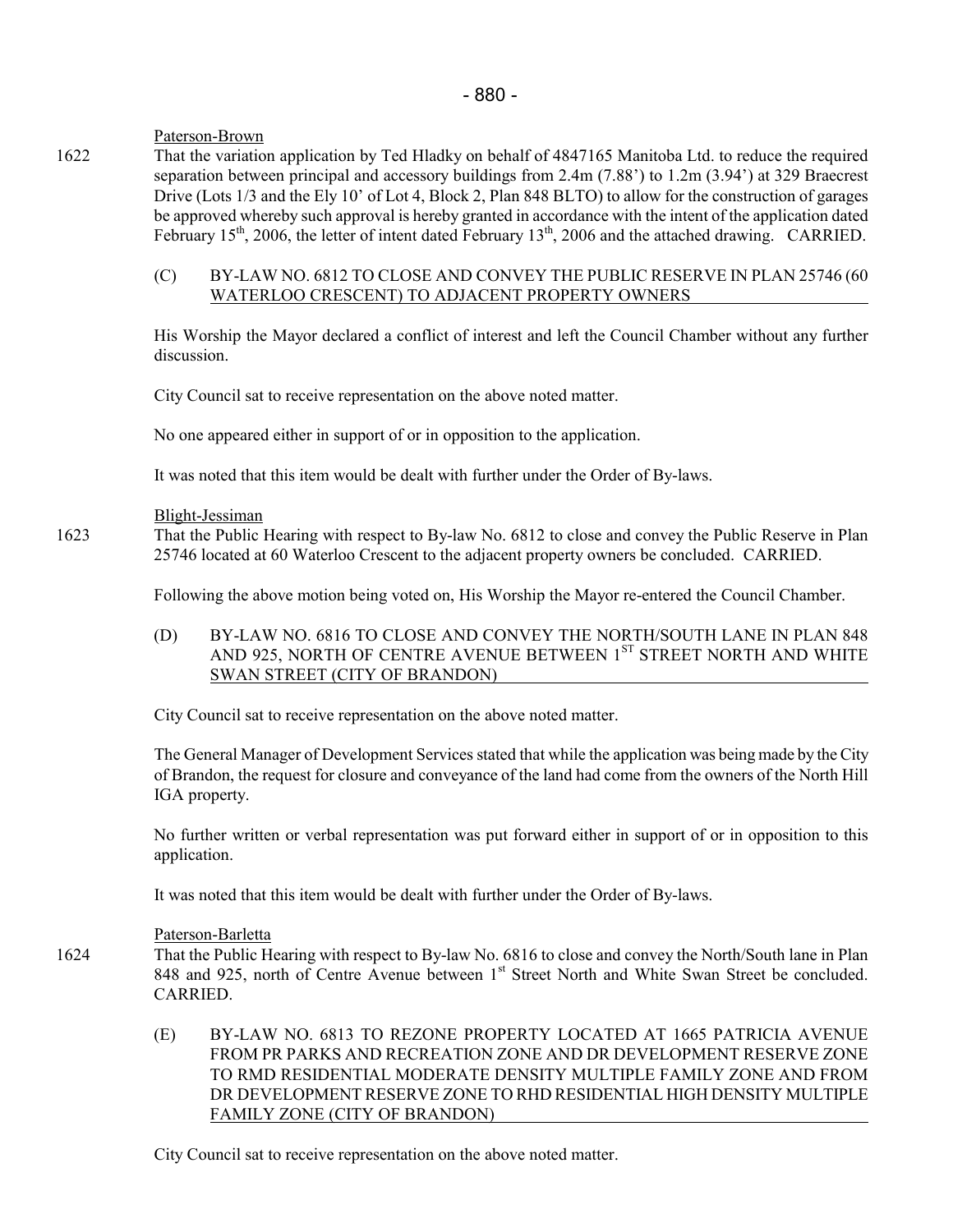The General Manager of Development Services spoke in support of the application put forward by the City of Brandon.

City Council also considered a letter in opposition to the rezoning application by Leonard and Sandra Dyck, 47 Kelsey Bay, dated March  $16^{th}$ , 2006.

No further written or verbal representation was put forward either in support of or in opposition to this application.

It was noted that this item would be dealt with further under the Order of By-laws.

#### Campbell-Black

1625 That the Public Hearing with respect to By-law No. 6816 to rezone property located at 1665 Patricia Avenue (Parcel A, Plan 40470 BLTO) from PR Parks and Recreation Zone and DR Development Reserve Zone to RMD Residential Moderate Density Multiple Family Zone and from DR Development Reserve Zone to RHD Residential High Density Multiple Family Zone be concluded. CARRIED.

#### Paterson-Barletta

1626 That pursuant to Section 59 of Procedure By-law No. 6634, City Council resolve itself into the Order of General Business to deal with Items (D), (E) and (F). CARRIED.

#### GENERAL BUSINESS:

#### (D) GRANT-IN-AID REQUEST

Considered was a report from the General Manager of Development Services dated January 27<sup>th</sup>, 2006 with respect to the above.

#### Brown-Rice

1627 That as the City of Brandon intends to proceed with the milling and paving of Victoria Avenue East, a grant in the amount of \$57,500 be requested from the Manitoba Department of Transportation and Government Services under the 2006 Grant-In-Aid Program. CARRIED.

#### (E) 2006 CITIZEN APPOINTMENTS TO THE POVERTY COMMITTEE

City Council considered a report from the City Clerk dated March 14<sup>th</sup>, 2006 with respect to the above.

#### Rice-Black

1628 That the following citizen appointments be and are hereby made to the Poverty Committee, with terms of office to expire December  $31<sup>st</sup>$ , 2006:

> Marion Robinsong Dayle Hughson Glen Kruck CARRIED.

#### (F) WATER DECLARATION

Considered was a report from Councillor B. Smale dated February 16<sup>th</sup>, 2006 in accordance with her notice of motion given at the March  $6<sup>th</sup>$ , 2006 meeting of City Council.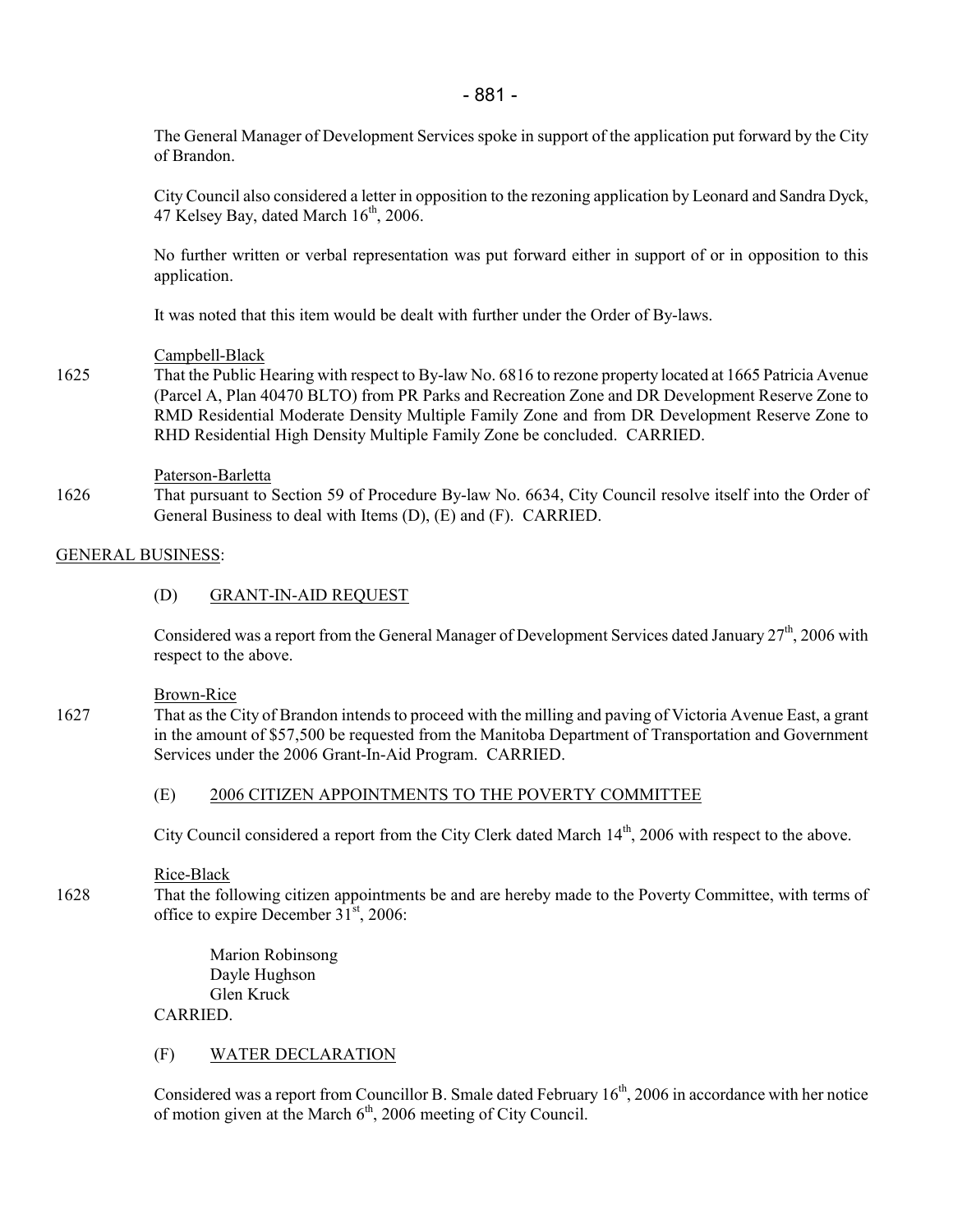### Smale-Barletta

1629 That the Council of the City of Brandon hereby recognizes and affirms that:

- water is a sacred gift that connects all life;
- access to clean water is a basic human right;
- the value of earth's fresh water to the common good takes priority over any possible commercial value; and
- fresh water is a sacred legacy, a public trust and a collective responsibility

and further, that the following resolution be submitted under cover of a letter to be dated March 22<sup>nd</sup>, 2006 being World Water Day to the Federation of Canadian Municipalities in support of its having made a similar declaration and requesting that this resolution be dealt with at its 2006 Annual Conference:

"WHEREAS one in six people in the world do not have access to clean drinking water;

AND WHEREAS the United Nations Conference on Water in 1977 in Mar del Plata affirmed the rights of all persons to access clean drinking water in order to satisfy their fundamental needs;

AND WHEREAS current World Bank loans for water services in developing countries frequently require the privatization of those services or an increase in water prices, thereby jeopardizing citizens' access to safe drinking water;

AND WHEREAS the Canadian Catholic Organization for Development and Peace and KAIROS; Canadian Ecumenical Justice Initiatives have asked Canadian municipalities to assist in its effort to have the Government of Canada recognize water as a common good and access to drinking water as a basic human right;

NOW THEREFORE BE IT RESOLVED THAT the Government of Canada urge the World Bank to ensure access to clean, affordable water for the world's poor and strengthen the role of the public sector and individual communities in setting water policies and delivering and regulating water services." CARRIED AS AMENDED.

AMENDMENT

Black-Rice

1630 That the above motion be amended by adding after the words: "clean, affordable water" the words: "provided through publicly owned and operated water utilities". CARRIED.

Following the above motion being voted on, His Worship the Mayor read the following proclamation:

"WHEREAS water is a natural resource that connects all life;

AND WHEREAS access to clean water is a basic human right;

AND WHEREAS environmental welfare is of universal concern and deserves the utmost attention;

AND WHEREAS the value of the Earth's fresh water to the common good takes priority over any possible commercial value;

AND WHEREAS fresh water is a shared legacy, a public trust and a collective responsibility;

NOW THEREFORE, I, Dave Burgess, Mayor of the City of Brandon, in the Province of Manitoba, do hereby proclaim March 22<sup>nd</sup>, 2006 as WORLD WATER DAY in the City of Brandon."